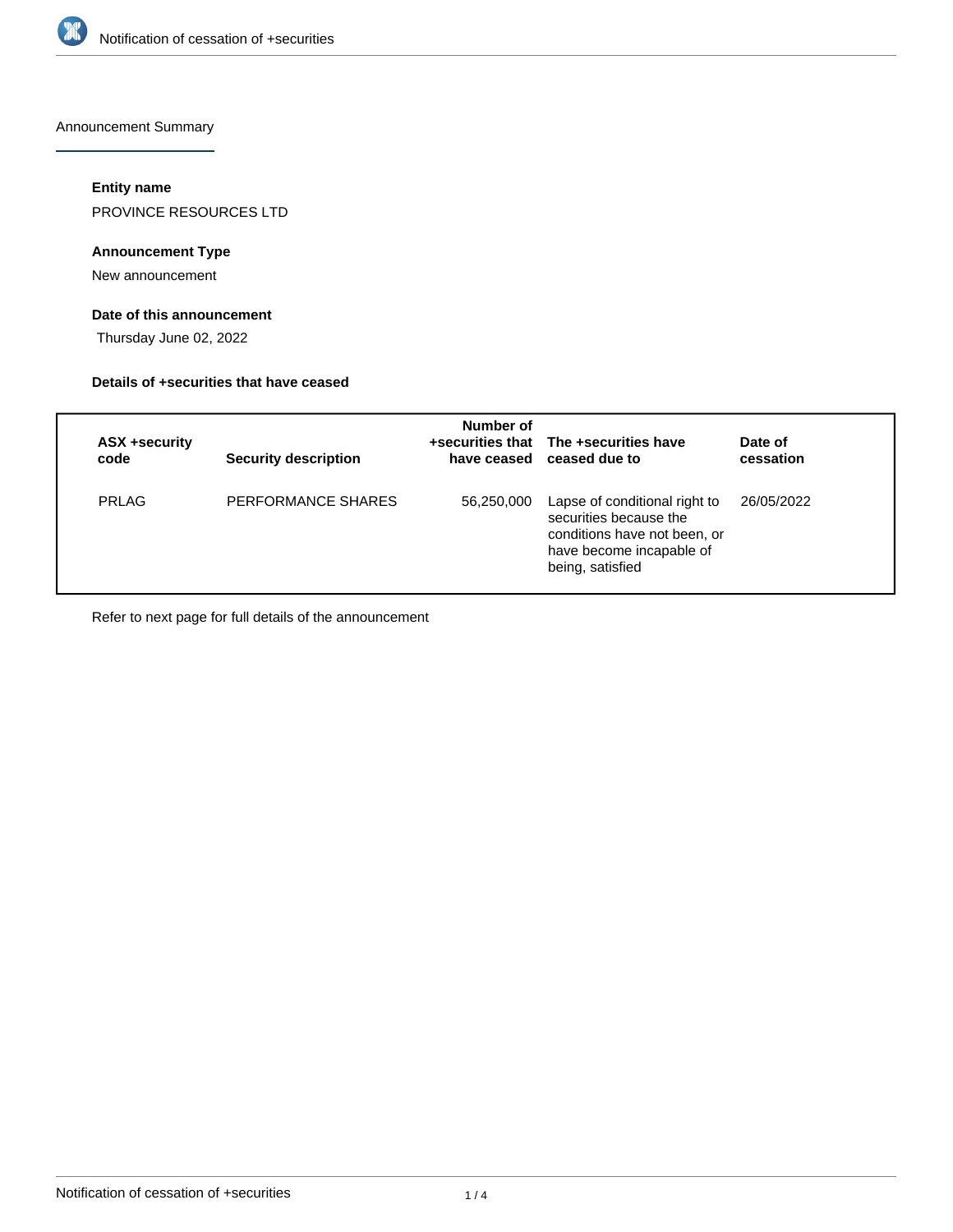

Part 1 - Announcement Details

# **1.1 Name of +Entity**

PROVINCE RESOURCES LTD

We (the entity named above) provide the following information about our issued capital.

**1.2 Registered Number Type** ABN

**Registration Number** 86061375442

**1.3 ASX issuer code** PRL

**1.4 The announcement is** New announcement

# **1.5 Date of this announcement**

2/6/2022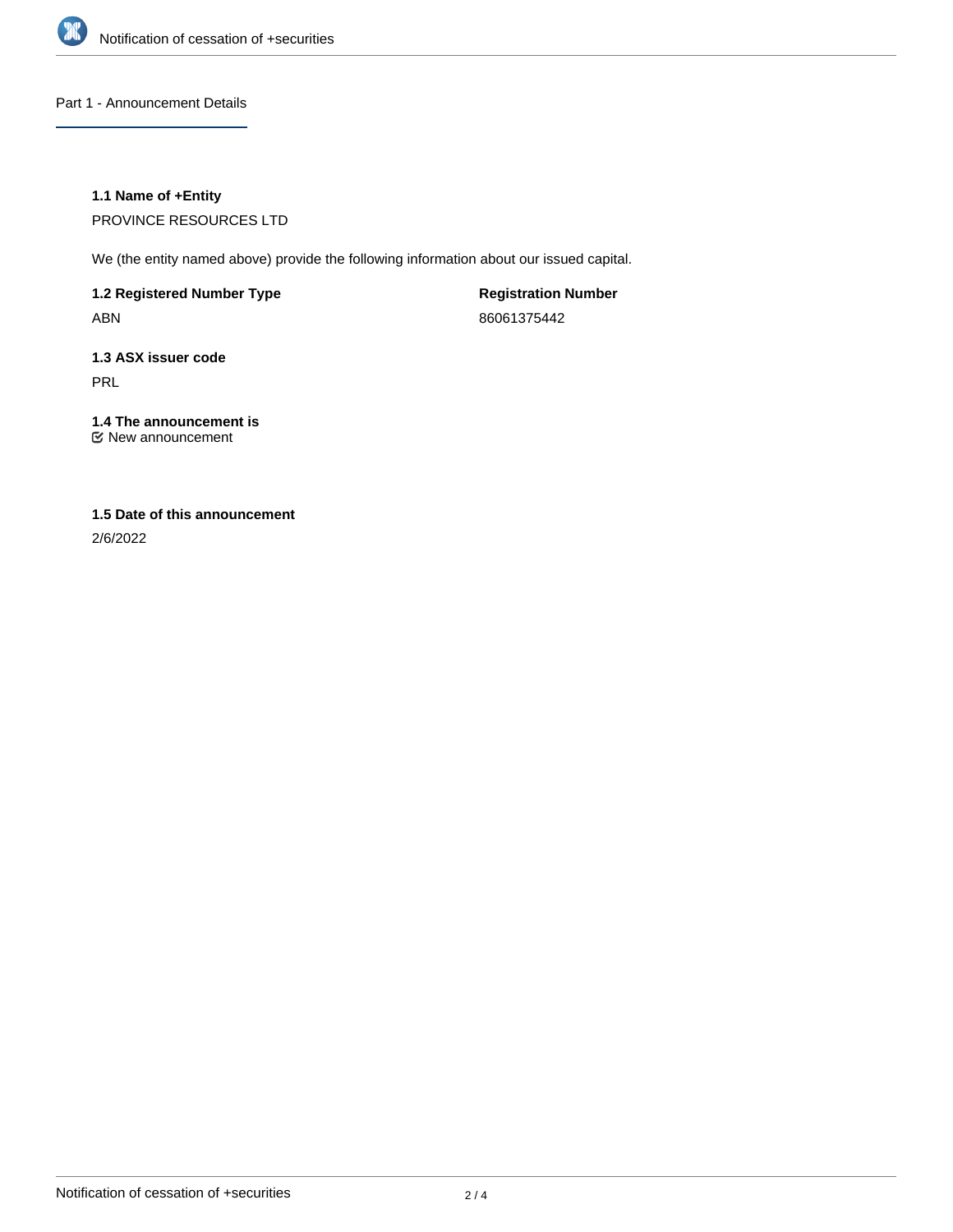

Part 2 - Details of +equity securities or +debt securities that have ceased

# **ASX +Security Code and Description**

PRLAG : PERFORMANCE SHARES

# **Unquoted +equity securities that have ceased**

**Number of securities that have ceased**

56,250,000

#### **Reason for cessation**

Lapse of conditional right to securities because the conditions have not been, or have become incapable of being, satisfied

**Is the entity paying any consideration for the cessation?** No

26/5/2022

**Any other information the entity wishes to notify to ASX about the cessation?**